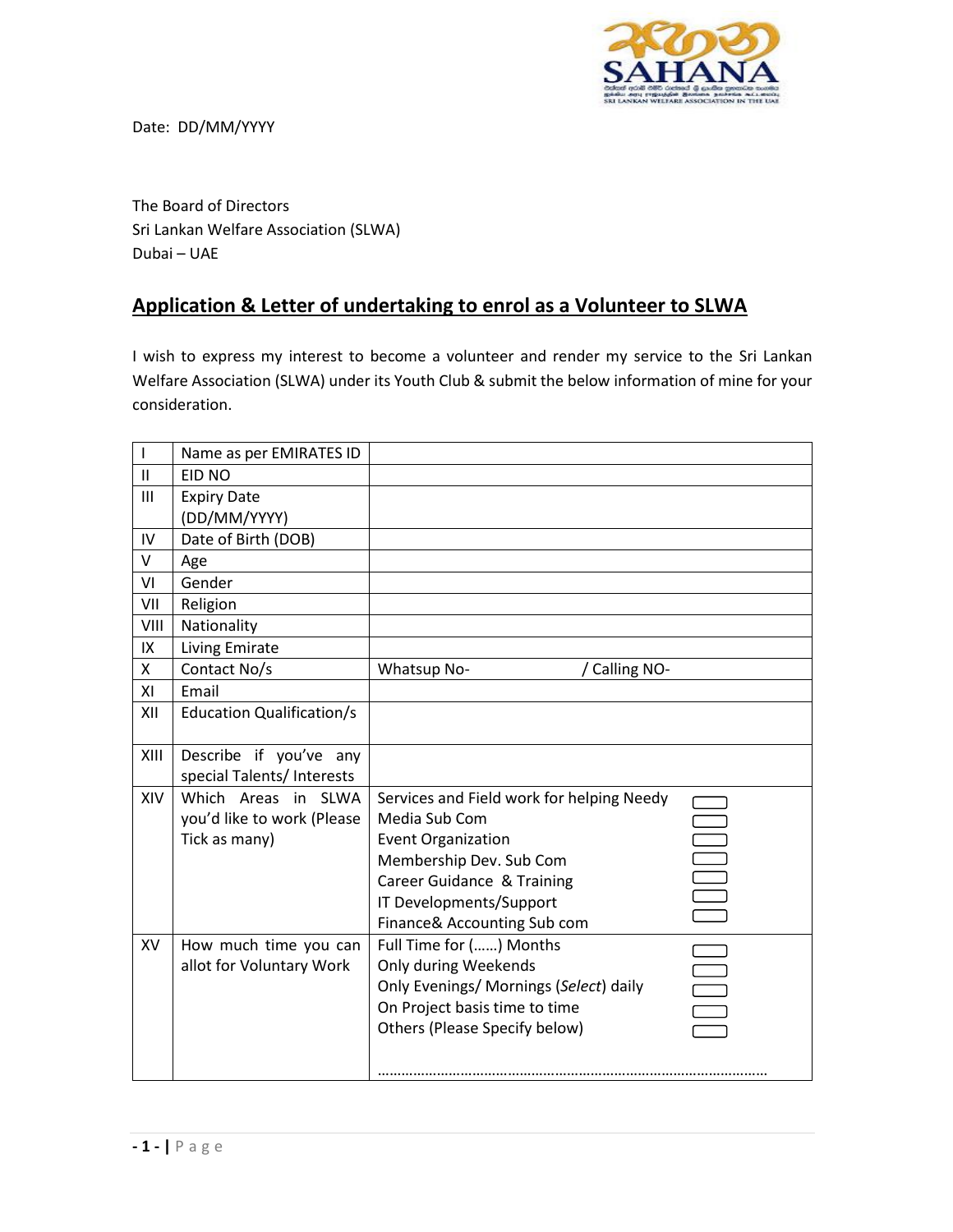

I honestly declare that the intention of this interest is to help the needy people in our community in UAE as a charitable cause & I don't expect or have any other self benefit. Further I understand and agree to be abiding by the rules, regulations, policies, procedures and ethics in the Organization (SLWA) which are covered either in its constitution or being practiced as norms.

In particular I undertake to maintain the confidentiality for the information of the affected parties we help, the sponsors/donors of SLWA during my service period and also beyond the service period received /learnt during my engagement with SLWA.

I will not use the name of SLWA or represent SLWA unless otherwise I'm deputized for any SLWA assigned projects/tasks officially and indemnify SALWA for any of my personal acts/behaviours in myself dependant activities.

I have no objection in sharing my information and registering myself as a volunteer with Community Development Authority (CDA) in Dubai which is the governing body of SLWA.

I've declare that my parents/guardians are in agreement of my interest and their consent is given below with no objection.

Yours Faithfully

--------------------

(Sgd.)